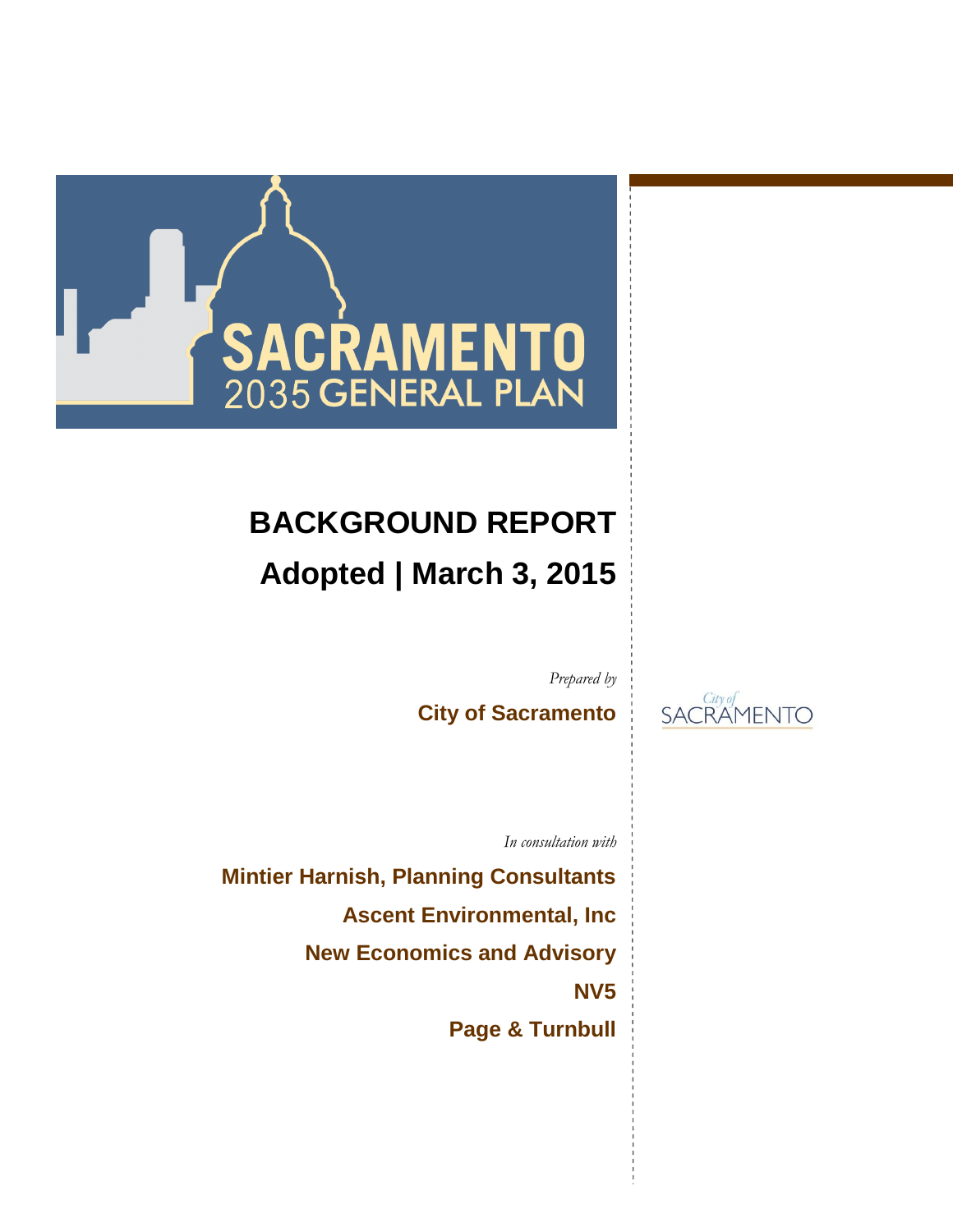

# **SACRAMENTO**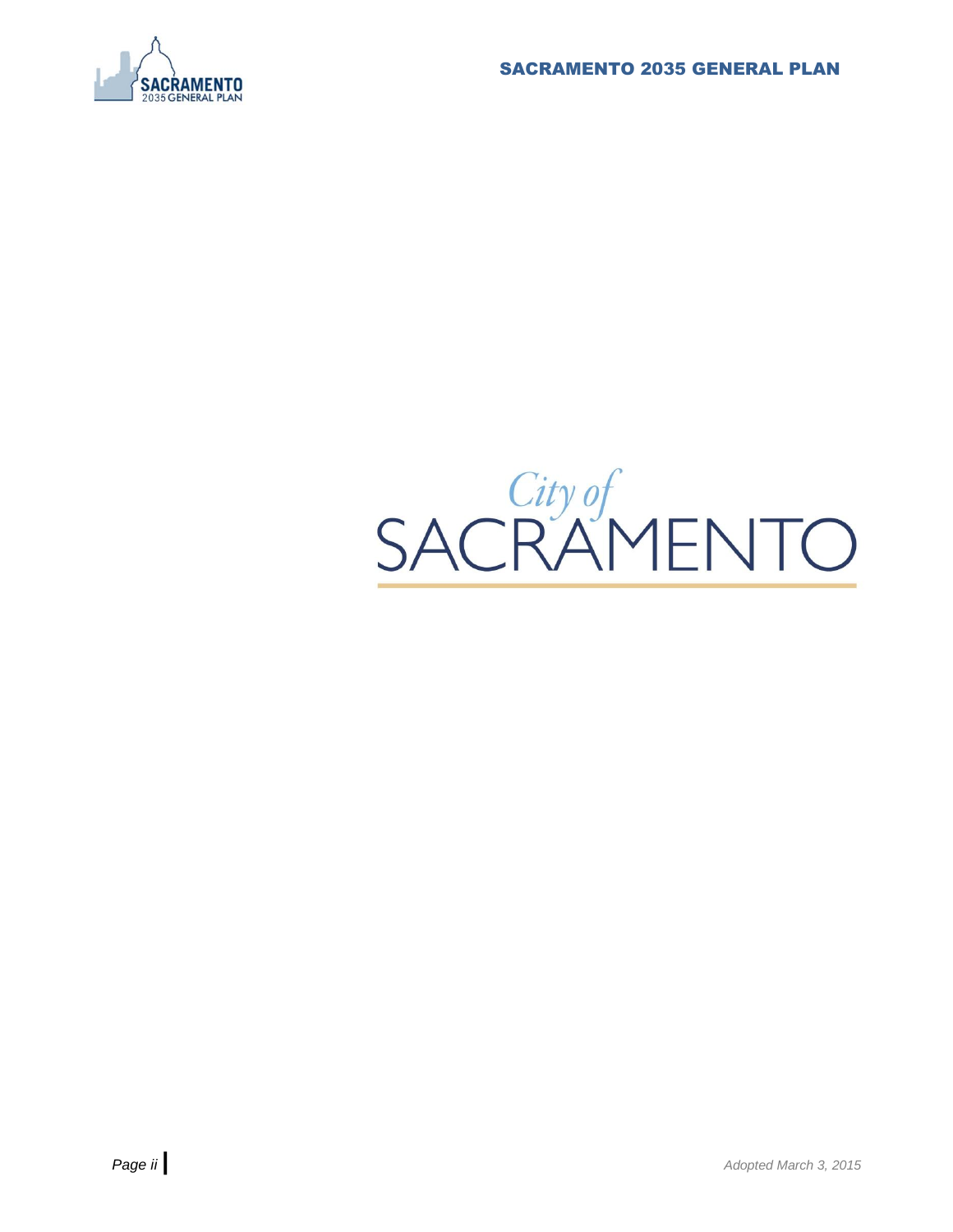

# **CONTENTS**

| <b>Acknowledgements</b>                                             | iv       |
|---------------------------------------------------------------------|----------|
| <b>1</b> Introduction                                               | $1 - 1$  |
| <b>2 Community Development</b>                                      | $2 - 1$  |
| <b>Section 2.1: Land Use</b>                                        | $2 - 1$  |
| <b>Section 2.2: Policy Context</b>                                  | $2 - 39$ |
| <b>Section 2.3: Community Design</b>                                | $2 - 81$ |
| <b>3 Mobility</b>                                                   | $3 - 1$  |
| <b>Section 3.1: Roadways</b>                                        | $3 - 1$  |
| <b>Section 3.2: Transit Services</b>                                | $3 - 28$ |
| <b>Section 3.3: Bikeways</b>                                        | $3 - 37$ |
| <b>Section 3.4: Pedestrian Facilities</b>                           | $3 - 41$ |
| <b>Section 3.5: Aviation Facilities</b>                             | $3 - 46$ |
| <b>Section 3.6: Waterway Facilities</b>                             | $3 - 49$ |
| <b>Section 3.7: Railways</b>                                        | $3 - 51$ |
| <b>Section 3.8: Local Traffic Development Funding Programs 3-55</b> |          |
| <b>Section 3.9: Roadway Maintenance and Funding</b>                 | $3 - 55$ |
| <b>Section 3.10: Parking</b>                                        | $3 - 57$ |
| <b>Section 3.11: Transportation Demand Management</b>               | $3 - 59$ |
| <b>Section 3.12: Mobility Findings</b>                              | $3 - 61$ |
| <b>4 Utilities</b>                                                  | $4 - 1$  |
| <b>Section 4.1: Sewer/Storm Drainage</b>                            | $4 - 1$  |
| <b>Section 4.2: Domestic Water</b>                                  | $4 - 18$ |
| <b>Section 4.3: Water Supply</b>                                    | $4 - 25$ |
| <b>Section 4.4: Solid Waste</b>                                     | 4-44     |
| <b>Section 4.5: Electricity</b>                                     | $4 - 50$ |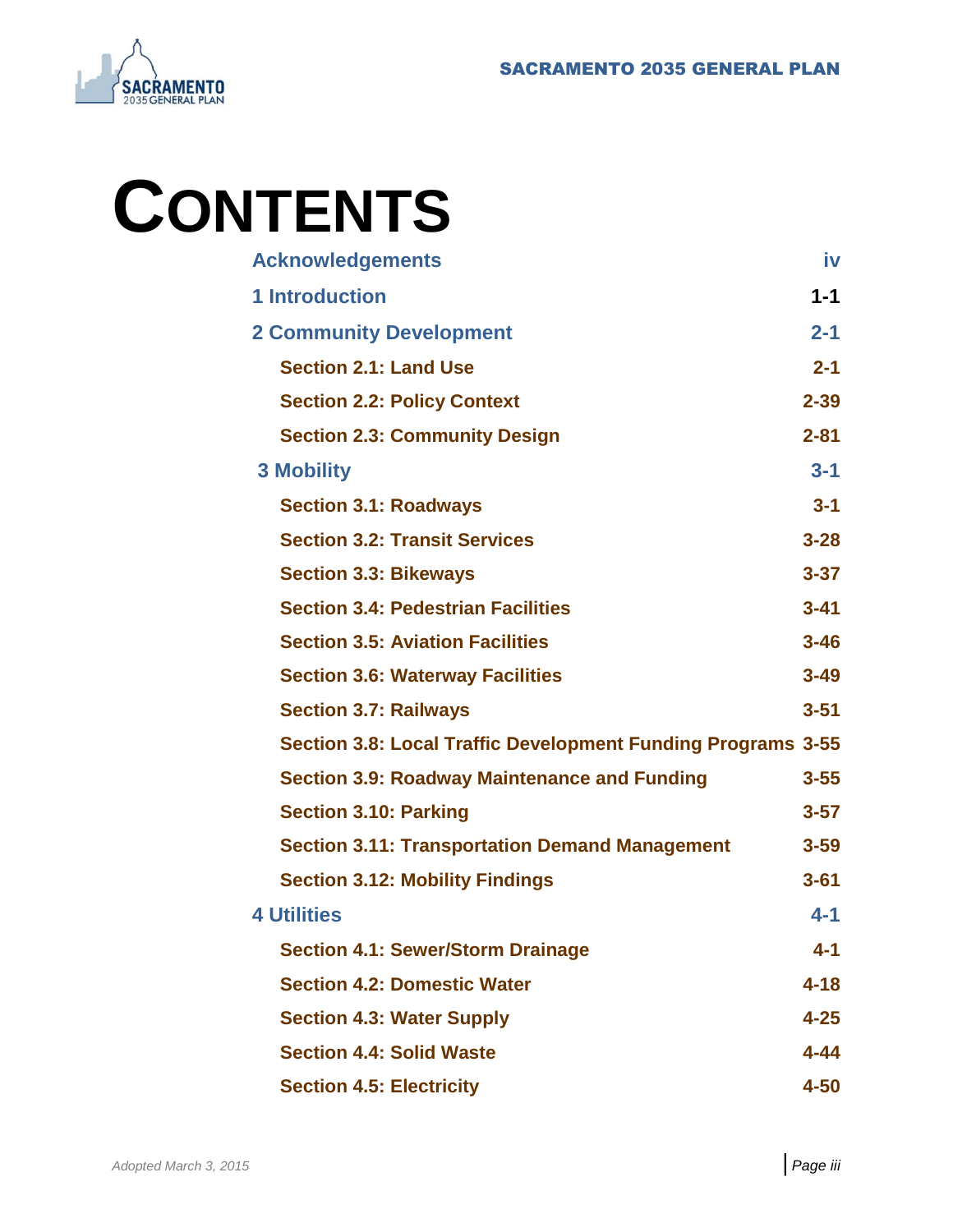

| <b>Section 4.6: Natural Gas</b>                       | 4-58      |
|-------------------------------------------------------|-----------|
| <b>Section 4.7: Telecommunications</b>                | $4 - 60$  |
|                                                       |           |
| <b>5 Public Services</b>                              | $5 - 1$   |
| <b>Section 5.1: Police Protection</b>                 | $5-1$     |
| <b>Section 5.2: Fire Protection</b>                   | $5 - 13$  |
| <b>Section 5.3: Parks and Recreation</b>              | $5 - 29$  |
| <b>Section 5.4: Civic Community Facilities</b>        | $5 - 42$  |
| <b>Section 5.5: Libraries</b>                         | $5 - 53$  |
| <b>Section 5.6: Schools</b>                           | $5 - 60$  |
| <b>Section 5.7: Health Facilities</b>                 | $5 - 79$  |
| <b>Section 5.8: Human Services</b>                    | $5 - 90$  |
| <b>6 Environmental Resources</b>                      | $6-1$     |
| <b>Section 6.1: Agricultural Resources</b>            | $6-1$     |
| <b>Section 6.2: Biological Resources</b>              | $6 - 13$  |
| <b>Section 6.3: Water Resources and Quality</b>       | $6 - 42$  |
| <b>Section 6.4: Cultural Resources</b>                | $6 - 55$  |
| <b>Section 6.5: Mineral Resources</b>                 | $6 - 92$  |
| <b>Section 6.6: Air Quality</b>                       | $6 - 99$  |
| <b>Section 6.7: Greenhouse Gas and Climate Change</b> | $6 - 108$ |
| <b>Section 6.8: Scenic Resources</b>                  | $6 - 121$ |
| <b>7 Public Health and Safety</b>                     | $7 - 1$   |
| <b>Section 7.1: Geologic and Seismic Hazards</b>      | 7-1       |
| <b>Section 7.2: Flood Hazards</b>                     | $7 - 14$  |
| <b>Section 7.3: Fire Hazards</b>                      | $7 - 35$  |
| <b>Section 7.4: Aviation Hazards</b>                  | $7 - 38$  |
| <b>Section 7.5: Noise</b>                             | $7 - 42$  |
| <b>Section 7.6: Hazardous Materials</b>               | $7 - 56$  |
| <b>Section 7.7: Emergency Response</b>                | $7 - 66$  |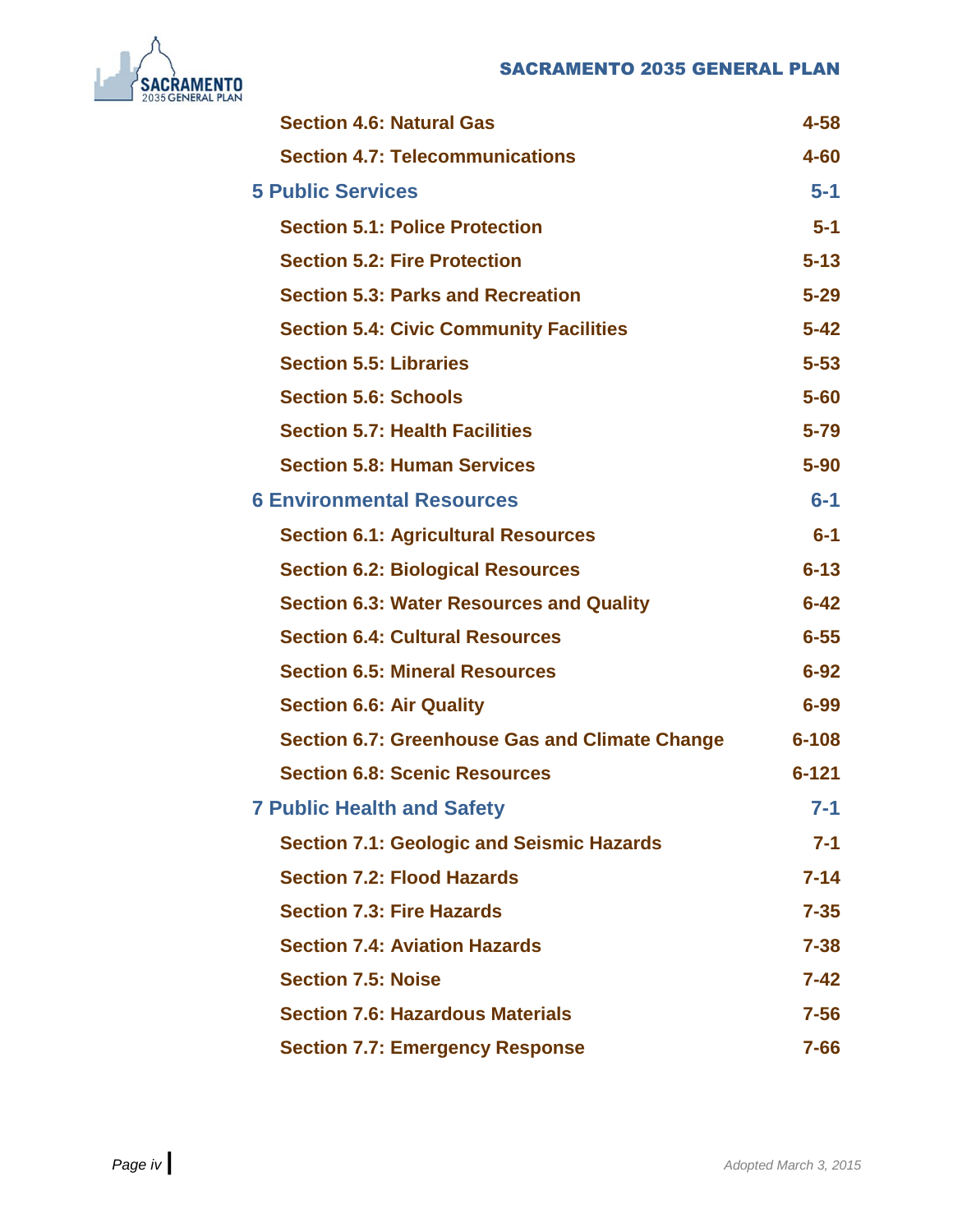

| <b>8 Priority Investment Areas</b>            | $8 - 1$   |
|-----------------------------------------------|-----------|
| Section 8.1: 65 <sup>th</sup> North           | $8 - 5$   |
| <b>Section 8.2: Arden Fair</b>                | $8 - 49$  |
| <b>Section 8.3: Central Business District</b> | $8 - 95$  |
| <b>Section 8.4: Delta Shores</b>              | $8 - 154$ |
| <b>Section 8.5: Florin Corridor</b>           | $8 - 155$ |
| <b>9 References</b>                           | $9 - 1$   |
| <b>10 Glossary</b>                            | $10-1$    |

### **Appendices A-X**

| A: Existing Conditions Roadway Level of Service Analysis A-1 |       |
|--------------------------------------------------------------|-------|
| <b>B: Cultural Resources</b>                                 | $B-1$ |
| C: Railroad Noise Model                                      | $C-1$ |
| <b>D: General Plan Noise Measurement Locations</b>           | $D-1$ |
| <b>E: Traffic Noise Model</b>                                | F-1   |
| <b>F: Hazardous Materials</b>                                | F-1   |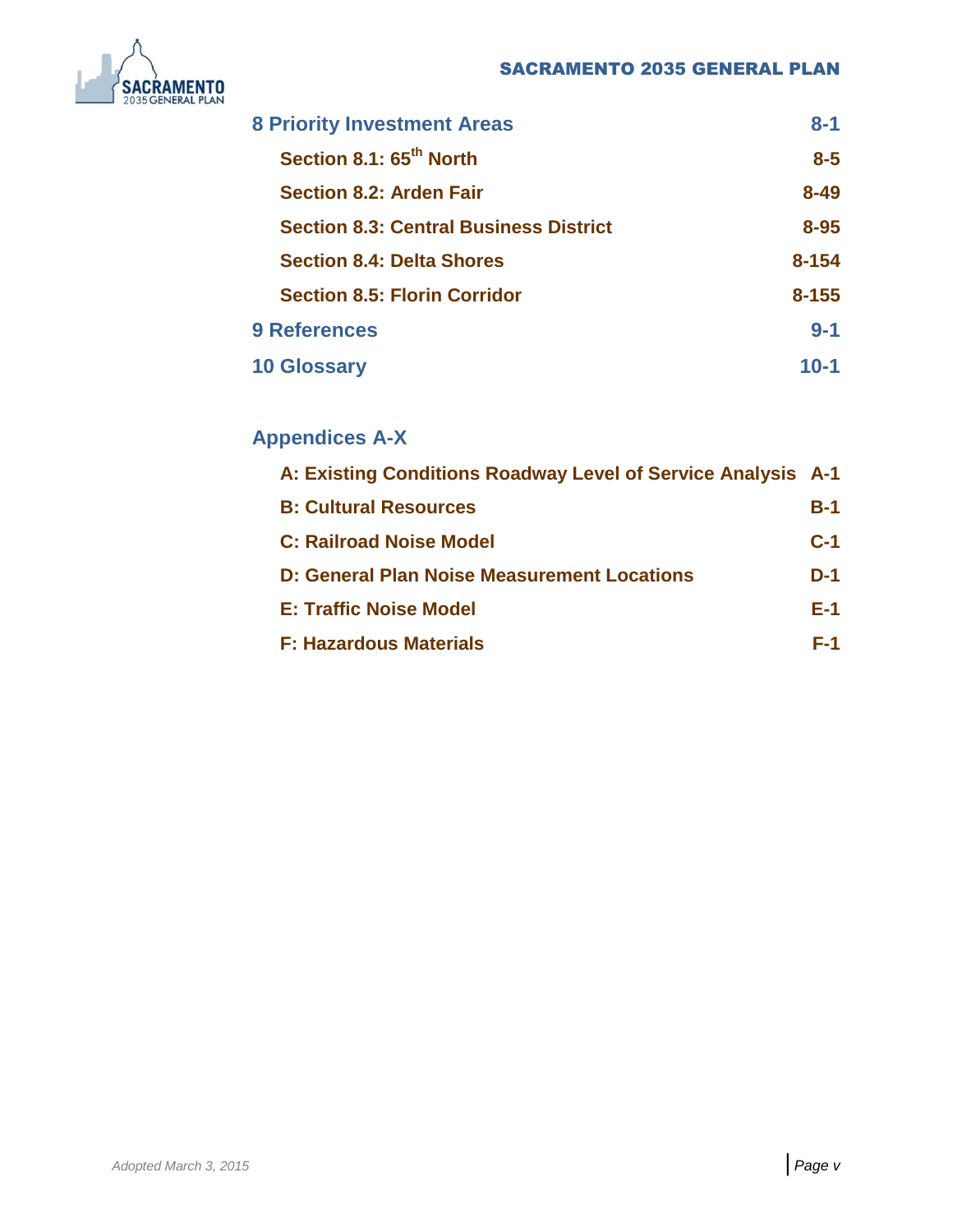

# **ACKNOWLEDGEMENTS**

The following individuals contributed to the preparation of the Sacramento 2035 General Plan.

#### **Mayor and City Council**

Kevin Johnson *Mayor*

Jay Schenirer *Vice Mayor, District 5*

Angelique Ashby *Mayor Pro Tem, District 1*

Allen Warren *District 2*

Steve Cohn *District 3* 

Steve Hansen *District 4*

Kevin McCarty *District 6*

Darrell Fong *District 7* 

NAME District 8

#### **Planning and Design Commission**

Kiyomi Burchill *Chair* Edmonds Chandler Douglas Covill Rommel Declines Philip Harvey Todd Kaufman Meeta V. Lele Alan LoFaso Kim Mack Phyllis Newton David Nybo John Parrinello Timothy Ray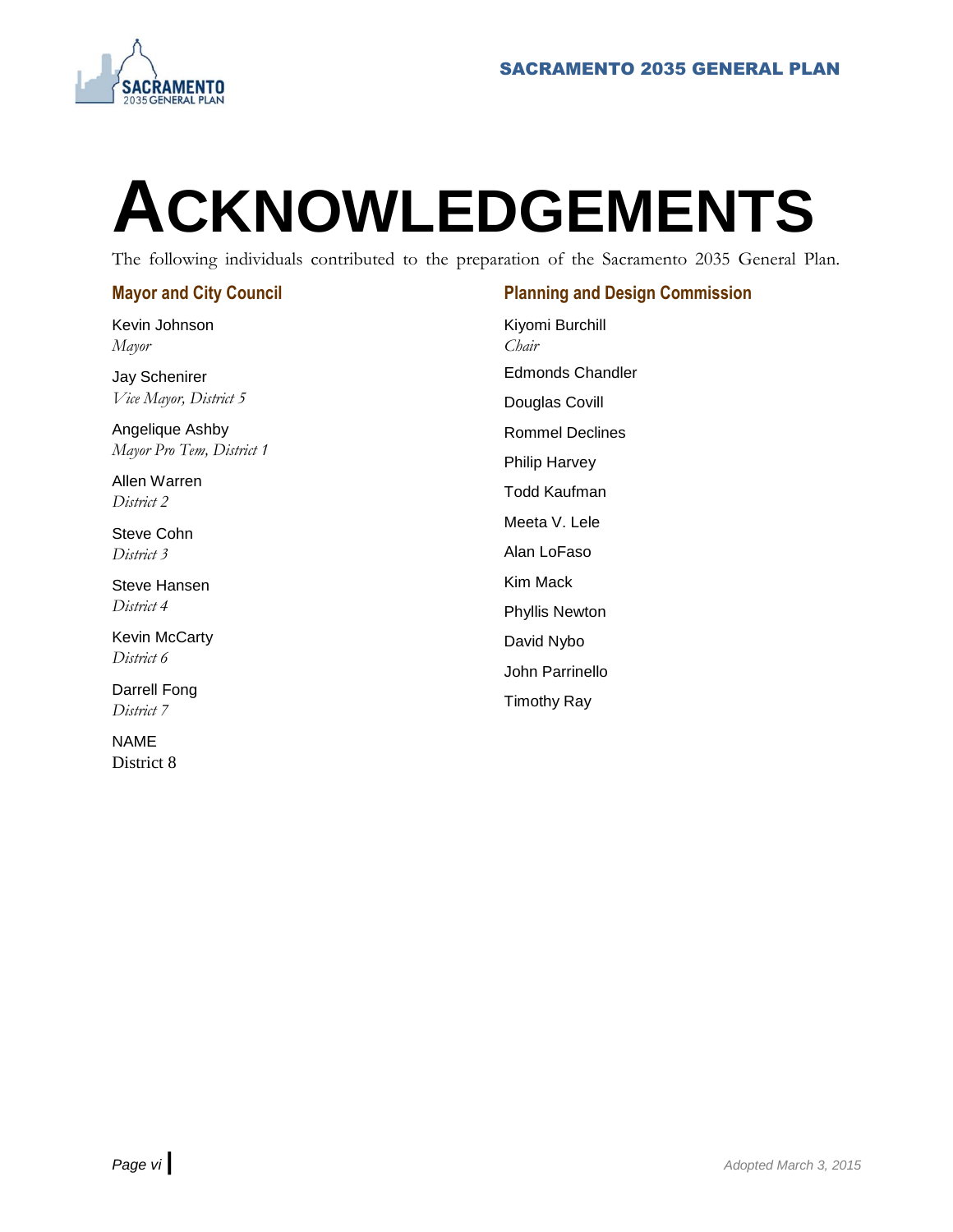

The following Individuals contributed to the preparation of the Sacramento 2030 General Plan, which provided the foundation for the 2035 update.

#### **Mayor and City Council**

Kevin Johnson *Mayor* Ray Tretheway *District 1* Sandy Sheedy *District 2* Steve Cohn *District 3* Robert King Fong *District 4* Lauren Hammond *District 5* Kevin McCarty *District 6* Robbie Waters *District 7* Bonnie Pannell *District 8* Heather Fargo *Former Mayor*

#### **Planning Commission**

Darrel Woo *Chair* Michael Notestine *Vice Chair* Joseph Yee, AIA Michael Mendez Joseph Contreraz Jodi Samuels Barry Wasserman Panama Bartholomy Chris Givens

#### **General Plan Advisory Committee**

Joseph Yee, AIA *Chair, At-large*

Bruce Starkweather *Vice Chair, At-large*

#### *Council District Appointees*

Chris Holm *District 1*

Barbara Sutton *District 2*

Richard Ratliff *District 3*

Steven Kahn *District 4*

Miranda Maison *District 5*

Patti Uplinger *District 6*

Bartley Lagomarsino *District 7*

Monica Rothenbaum *District 8*

#### *At-large Appointees*

Roxie Anderson Panama Bartholomy Bill Batts Melvin Billingsley Jr. Verne Gore Stacy Jarvis Jeanne LeDuc Todd Leon Deanna Marquart Michael Mendez Phyllis Newton Michael Notestine Malachi Smith Rick Williams Jennifer Daw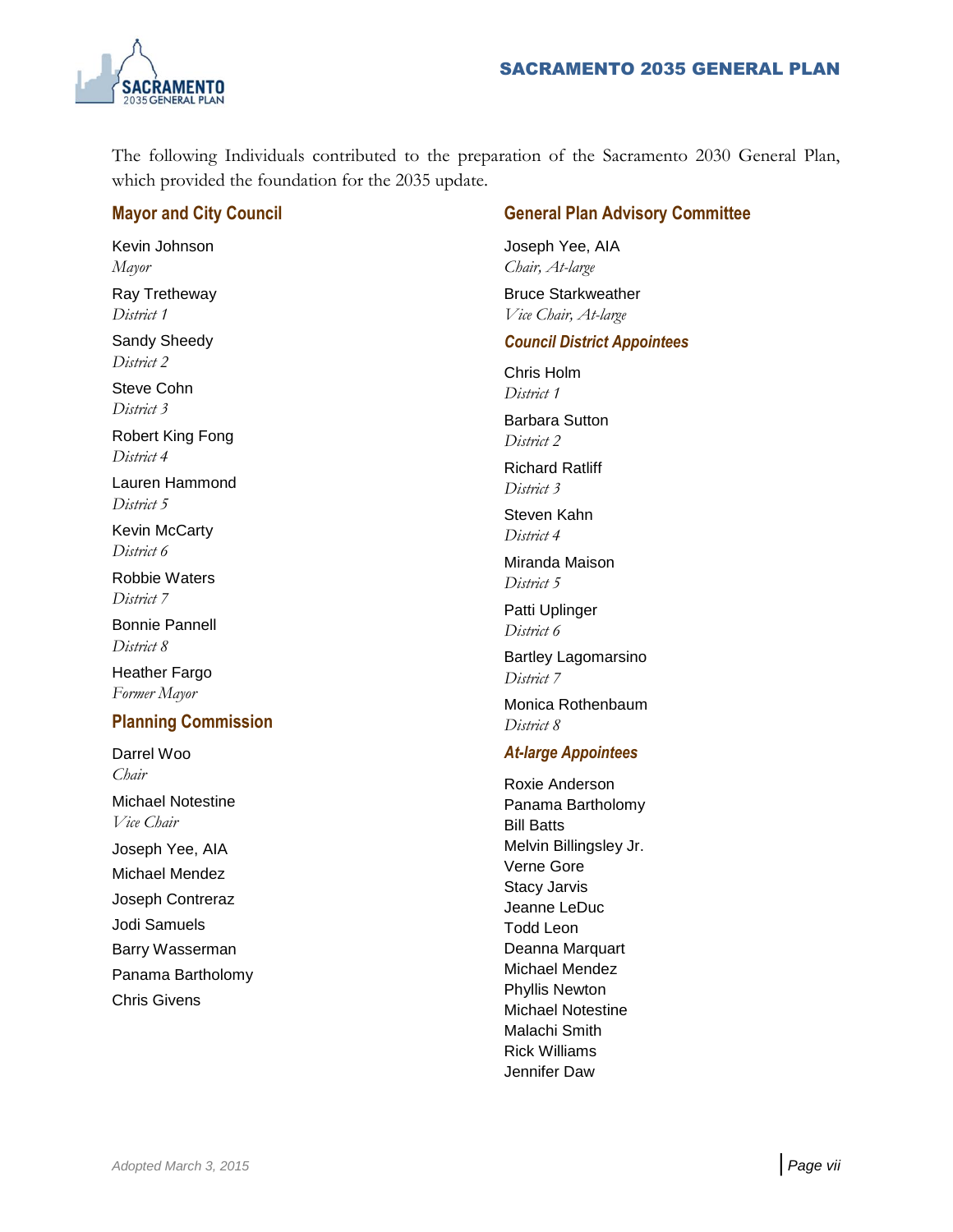

City of Sacramento thanks the Sacramento City staff and Consultants for their contributions and involvement in making Sacramento a more livable community.

#### **City Manager's Office**

John Shirey

#### **Lead City Staff**

Ryan Devore *Interim Director*

David Kwong *Planning Director*

Tom Pace *Principal Planner*

Jim McDonald, AICP, CFM *Senior Planner*

Remi Mendoza *Associate Planner*

Helen Selph *Associate Planner*

Teresa Haenggi *Associate Planner*

Greg Sandlund *Associate Planner*

#### **Supporting City Staff**

Lezley Ewigleben *Principal Planner*

Tom Buford *Senior Planner*

Scott Johnson Associate Planner

Roberta Deering *Preservation Director* *Stacia Cosgrove Principal Planner*

Lindsey Alagozian *Senior Planner*

Samar Hajeer *Senior Engineer*

Fedolia "Sparky" Harris *Principal Planner*

Mary de Beauvieres *Principal Planner*

Robert Armijo *Senior Engineer*

Connie Perkins *Senior Engineer*

William Wann *Police Sergeant*

King Tunson *Fire Program Analyst*

Erin Bostwick *Graduate Student Intern*

Marcia Eymann *History Manager*

Patricia Johnson *Archivist*

Dylan McDonald *Archivist*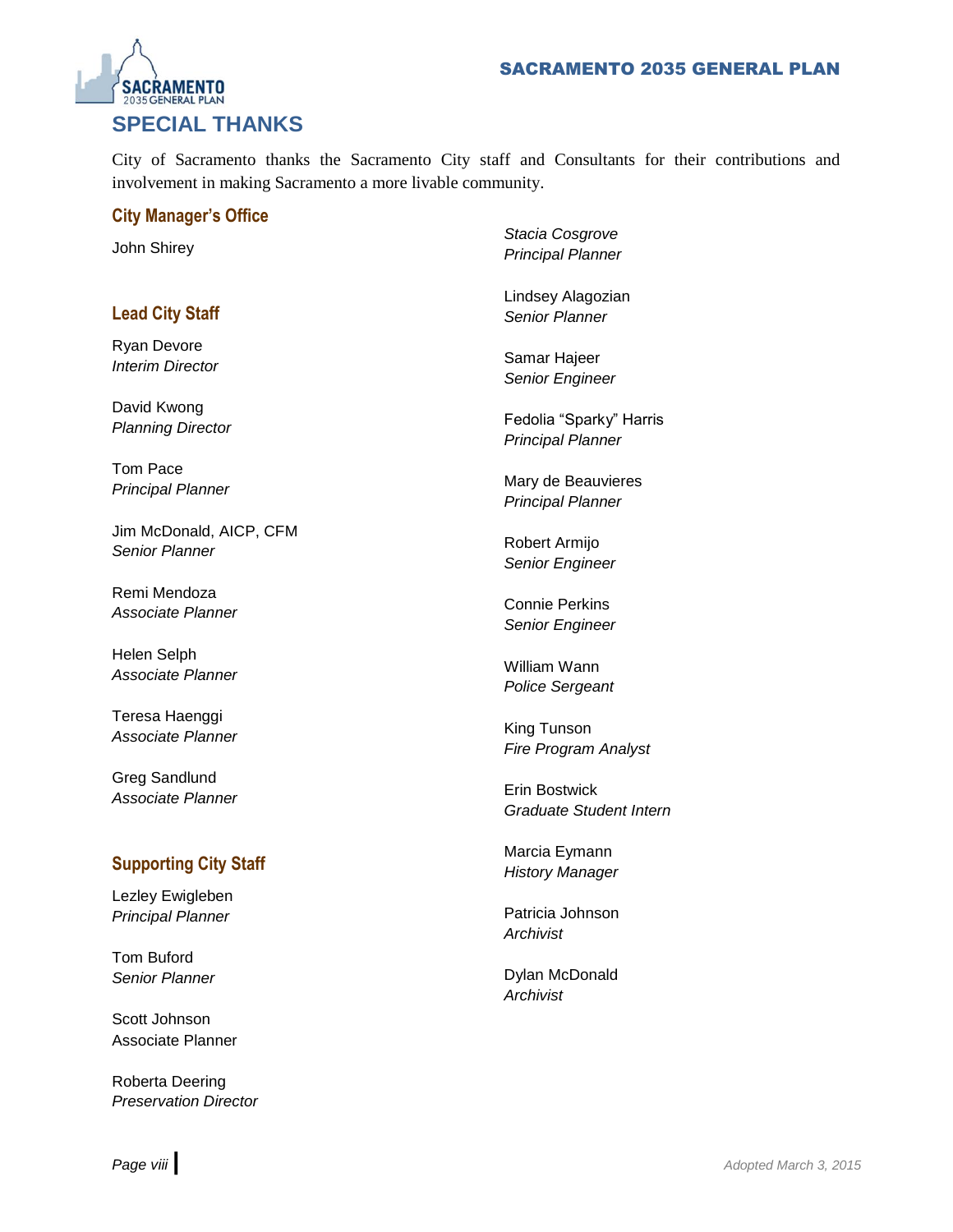



#### **Lead Consultants**

#### **Mintier Harnish, Planning Consultants**

J. Laurence Mintier, FAICP, Principal

Ted Holzem, Senior Project Manager

#### *Ascent Environmental, Inc*

Curtis Alling, AICP, Principal

Honey Walters, Principal

Mike Parker, AICP, Senior Environmental Planner

#### *Fehr & Peers*

Ronald T. Milam, AICP, PTP, Principal-In-Charge of Technical Development

David Carter, AICP, Senior Transportation Planner

#### *New Economics and Advisory*

Isabel Domeyko, Principal

*NV5*

Jay Radke, P.E., LEED AP, Principal

#### *Page & Turnbull*

Ruth Todd, FAIA, AICP, LEED AP, Principal

Meg de Courcy, Associate/Preservation Planner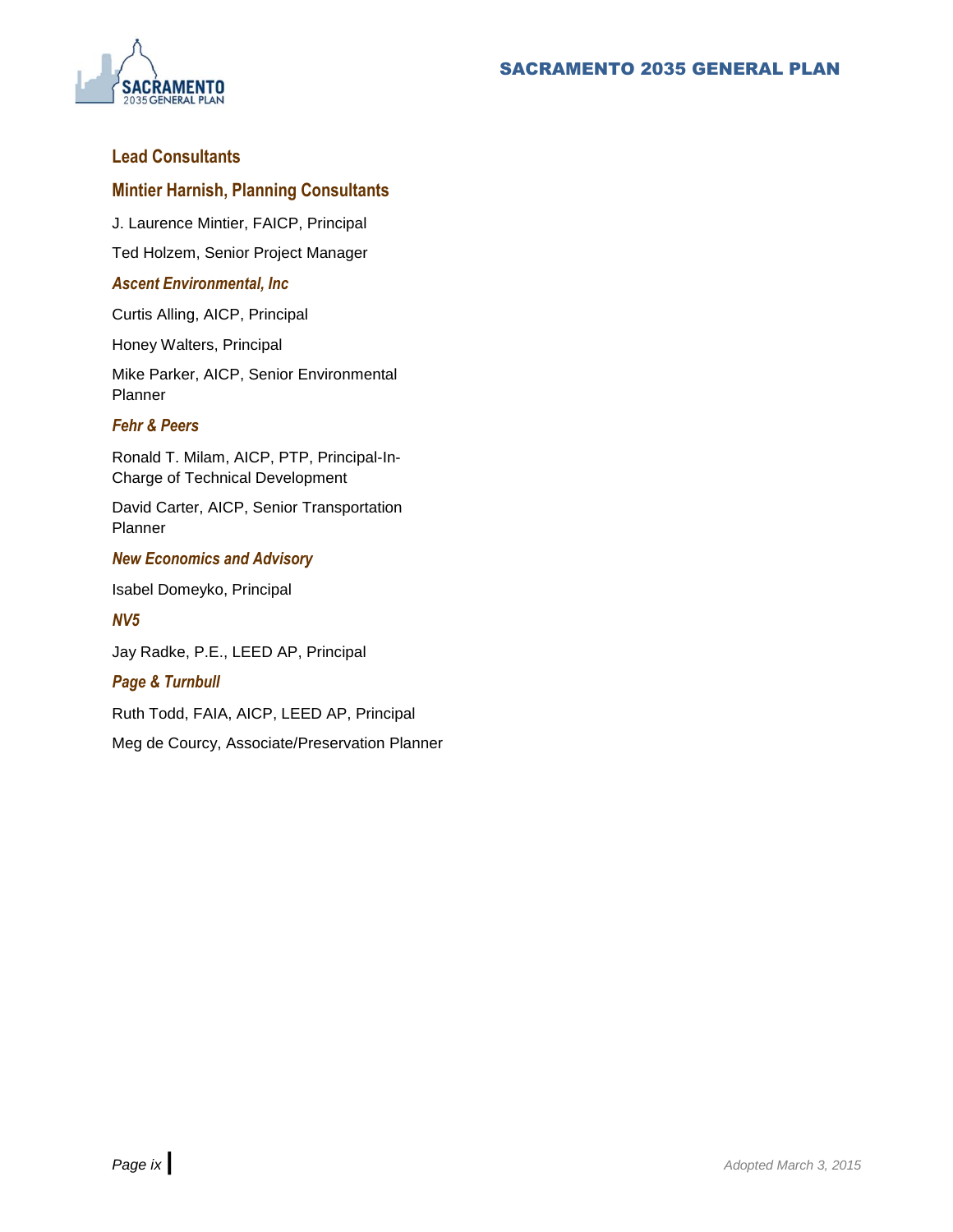

*This page is intentionally left blank.*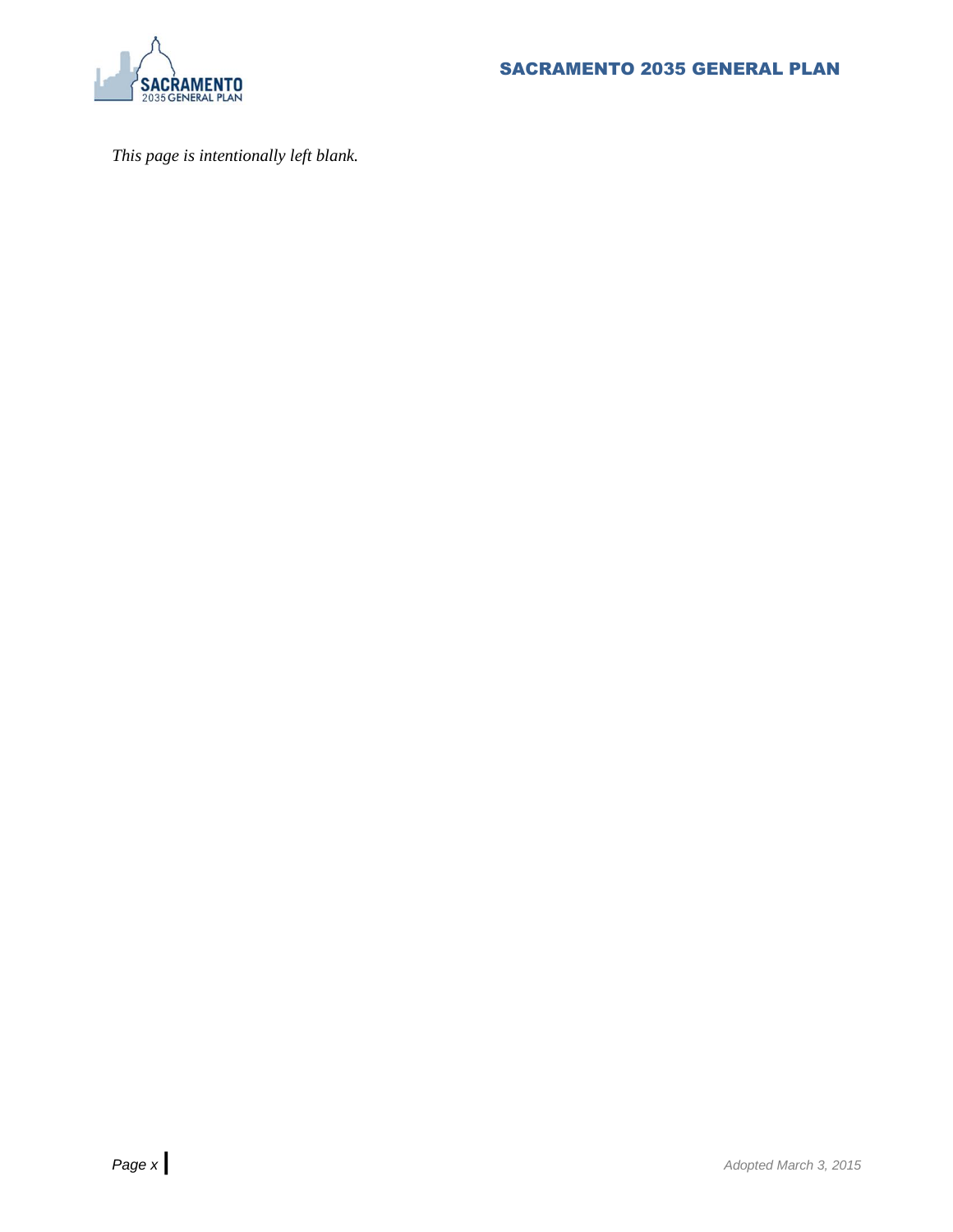# **INTRODUCTION**

# **1.1 Background Report Introduction**

This chapter describes the purpose and organization of the General Plan and provides an overview of what a General Plan is, why it is prepared, and why it is important. This chapter also provides an overview of the purpose, organization, and format of the General Plan Background Report.

This chapter is divided into the following sections:

- What is a General Plan?
- Using the General Plan
- Planning Boundaries and Areas
- Purpose of the Background Report
- Format of the Background Report

### **1.2 What IS A GENERAL PLAN?**

Every county and city in California is required by State law to prepare and maintain a planning document called a general plan. A general plan serves as the jurisdiction's "constitution" or "blueprint" for future decisions concerning land use and resource conservation. All specific plans, subdivisions, public works projects, and zoning decisions must be consistent with the local jurisdiction's general plan.

A general plan has four defining features:

- **General.** As the name implies, a general plan provides general guidance for future land use, transportation, environmental, and resource decisions.
- **Comprehensive.** A general plan covers a wide range of social, economic, infrastructure, and natural resource issues. The issues include land use, urban development, housing, transportation, public facilities and services, recreation, agriculture, biological resources, and many other topics.
- **Long-Range.** A general plan provides guidance on achieving a long-range vision of the future for a county or city. To reach this envisioned future, the general plan includes goals, policies, and implementation programs that address both near-term and longterm needs. The Sacramento General Plan looks out to the year 2040 (roughly 25 years in the future).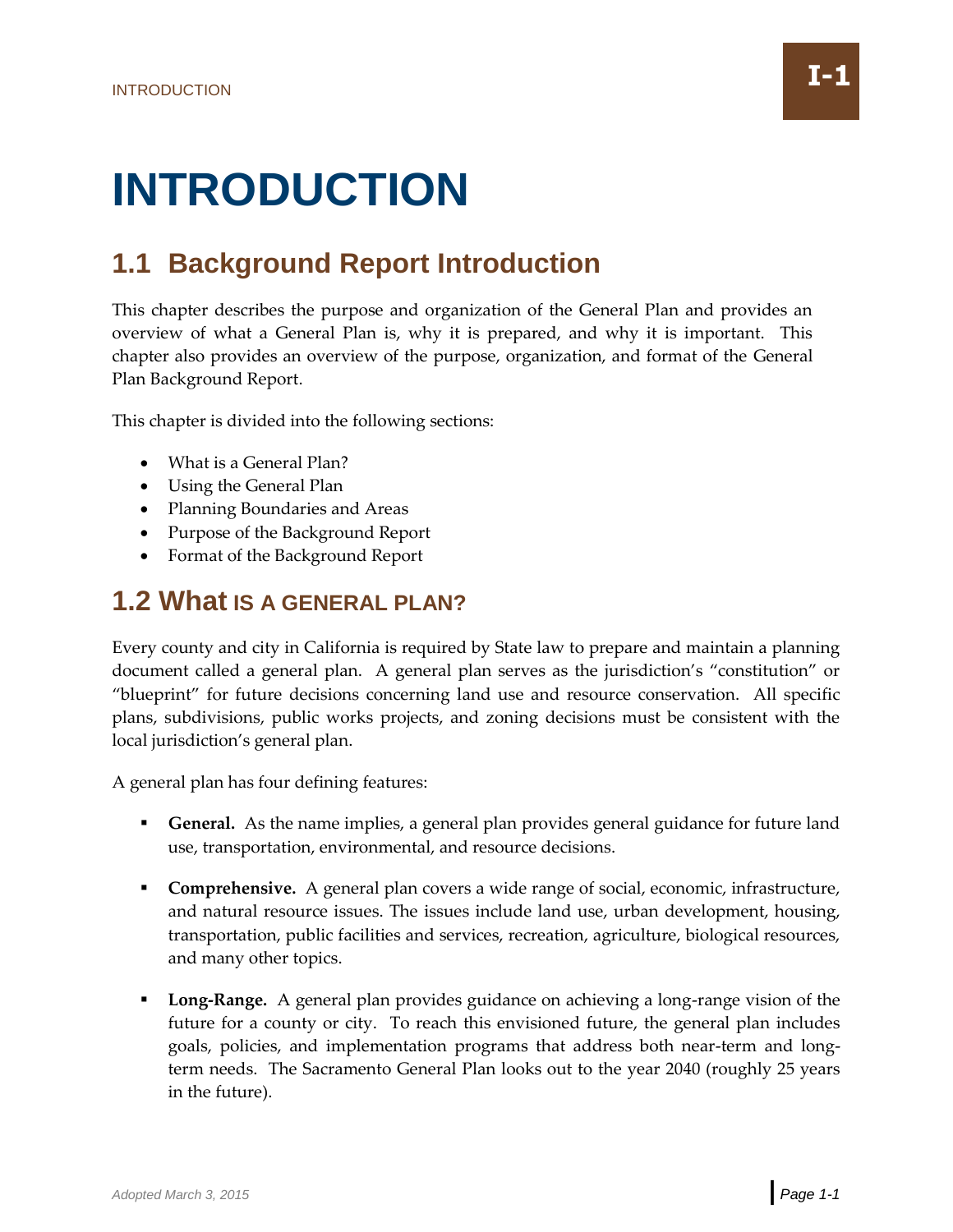

 **Integrated and Coherent.** The goals, policies, and implementation programs in a general plan present a comprehensive, unified program for development and resource conservation. A general plan uses a consistent set of assumptions and projections to assess future demands for housing, employment, and public services (e.g., infrastructure). A general plan has a coherent set of policies and implementation programs that enables citizens to understand the vision of the general plan, and enables landowners, businesses, and industry to be more certain about how they will be implemented.

### **1.3 Using the General Plan**

The General Plan is used by the City Council, Planning Commission, and City staff on a daily basis to make decisions with direct or indirect land use implications. It also provides a framework for inter-jurisdictional coordination of planning efforts among officials and staff of the City and other government agencies (e.g., Federal, State, and local). City residents, property owners, and businesses also use the General Plan for a particular geographic area or for a particular subject of interest to them.

The General Plan is the basis for a variety of regulatory mechanisms and administrative procedures. California planning law requires consistency between the General Plan and its implementation programs. Implementation programs and regulatory systems of the General Plan include zoning and subdivision ordinances, capital improvement programs, specific plans, environmental impact procedures, building and housing codes, and redevelopment plans.

Over time the city's population will change, its goals will be redefined, and the physical environment in which its residents live and work will be altered. In order for the General Plan to be a useful document, it must be monitored and periodically revised to respond to and reflect changing conditions and needs.

The General Plan should be reviewed annually. A more comprehensive and thorough review and revision should be done every five or ten years to document changes in local conditions based on the new data. State law permits the General Plan to be amended up to four times in any calendar year, unless special conditions apply as defined by Government Code Sections 65358(c) and (d). Each amendment may contain more than one change to the General Plan.

The General Plan should be user-friendly. To this end, the General Plan is divided into two documents: the Background Report and the Goals and Policies Report. The Background Report is further divided into nine chapters, and the Goals and Policies Report is divided into four parts and nine sections so that information can be easily referenced by subject or issue.

The following paragraphs provide a summary of the two component documents that make up the City of Sacramento General Plan: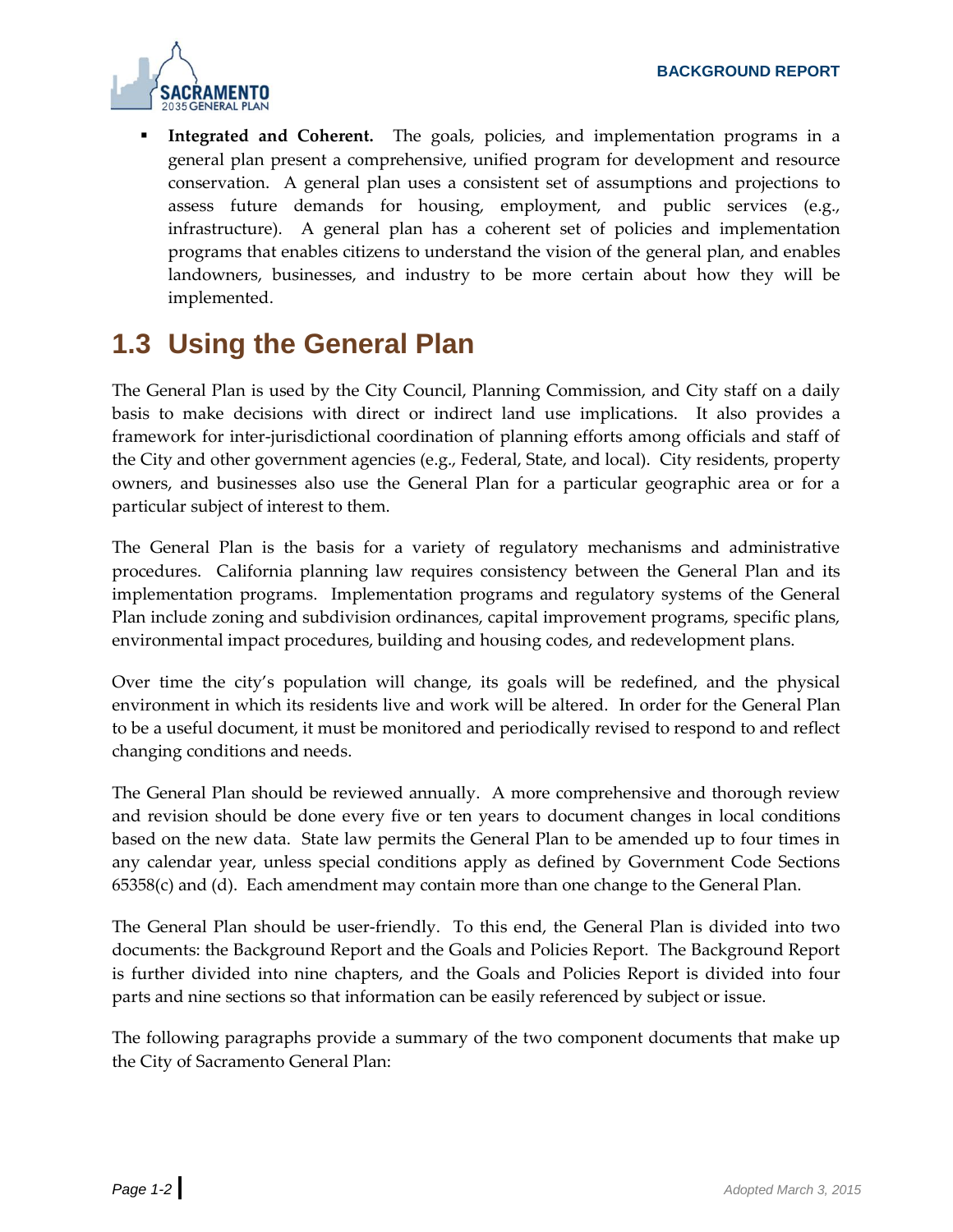- **Background Report.** The Background Report takes a "snapshot" of Sacramento's current (2012) trends and conditions. It provides a detailed description of a wide range of topics within the city, such as demographic and economic conditions, land use, public facilities, and environmental resources. The report provides decision-makers, the public, and local agencies with context for making policy decisions. Unlike the Goals and Policies Report, the Background Report is objective and policy-neutral. The Background Report also serves as a setting for the Environmental Impact Report prepared for the General Plan.
- **Goals and Policies Report.** This report is the essence of the General Plan. It contains the goals and policies that will guide future decisions within the city. It also identifies a full set of implementation programs that will ensure the goals and policies in the General Plan are carried out.

As part of the City of Sacramento General Plan Update, the City also prepared a **Master Environmental Impact Report (MEIR)**. The MEIR responds to the requirements of the California Environmental Quality Act (CEQA) as set forth in Public Resources Code (PRC) 21100 and 21157 and CEQA Guidelines Sections 15126, 15175, and 15176. The Planning Commission and City Council will use the MEIR during the General Plan Update process to understand the potential environmental implications associated with implementing the General Plan. The MEIR is not part of the General Plan; however, it is intended to streamline projectlevel CEQA review for subsequent projects that are consistent with the General Plan.

## **1.4 Planning Boundaries and City Limits**

The General Plan uses several terms to describe the city and areas beyond, including the following:

- **City Limits.** The jurisdictional boundary of the city. The city limits includes the area within a city's corporate boundary over which cities exercise land use authority and provide public services. State law requires cities to adopt a general plan that at a minimum addresses physical development within this boundary.
- **Sphere of Influence.** A sphere of influence (SOI) is the probable physical boundary and service area of a local agency, as adopted by a Local Agency Formation Commission (LAFCo). A SOI includes both incorporated and unincorporated areas within which a city or special district will have primary responsibility for the provision of public facilities and services.
- **Planning Area.** A general plan, pursuant to State law, must address all areas within the jurisdiction's planning area. The planning area encompasses all incorporated and unincorporated territory that bears a relationship to the long-term planning of the jurisdiction. At minimum, a jurisdiction's planning area should include all incorporated land within the city limits and all land within the city's Sphere of Influence.